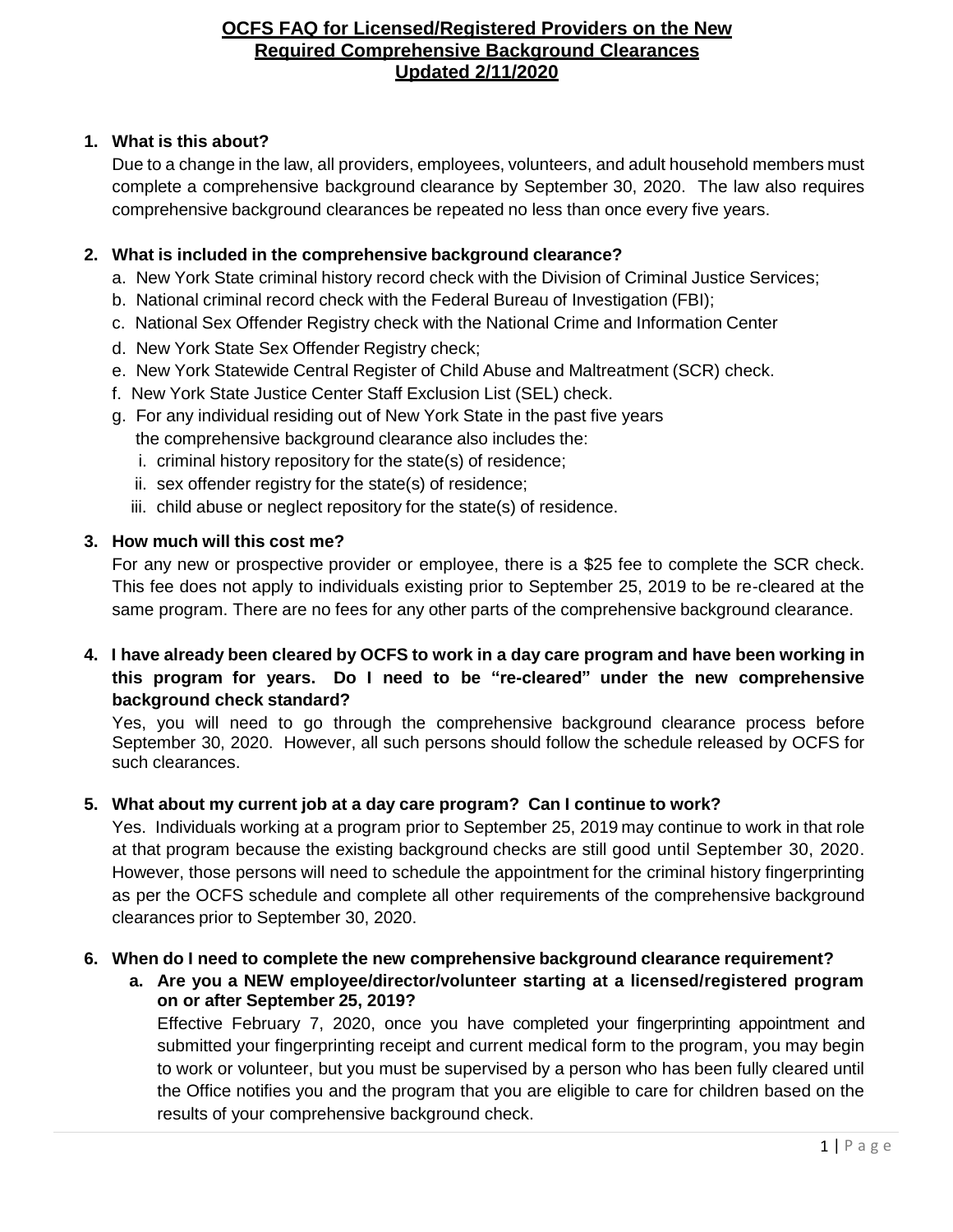#### **b. Are you a NEW applicant for a license/registration submitted on or after September 25, 2019?**

If so, you, and all other required individuals at your program, must complete the comprehensive background clearance BEFORE being issued a license/registration.

**c. Were you an existing operator/employee/director/volunteer/adult household member who previously completed all the NYS OCFS required background checks prior to September 25, 2019?**

If so, you must schedule a fingerprint appointment within seven days (before or after) of your next birthday and complete all other requirements of the comprehensive background clearance at that time.

## **7. Can I allow new staff or volunteers to start at my program without the comprehensive Clearance completed if I make sure they are always supervised?**

As of February 7, 2020, employees and volunteers who were new on or after September 25, 2019 may begin once they complete their fingerprinting appointment and submit a fingerprint receipt and current medical form to the program. These individuals must be supervised at all times by a person who has been fully cleared until the Office notifies the person and program that the person is eligible to care for children based on the results of the comprehensive background check.

### **8. I work for multiple providers. Does that mean I will need to have this clearance multiple times?**

Once an individual successfully completes the comprehensive background clearance requirements within NYS, their fingerprints can be associated ("waived") to another child care program within NYS. However, anytime you join a new program, a SCR and SEL check must be completed.

## **9. Can I challenge a determination by OCFS that I cannot work at a program due to my criminal history?**

Yes. There is a hearing right that is available to any person who has a discretionary crime appear as part of their criminal background check if that crime has resulted in a determination that the individual is not able to be a child care operator, director, employee or volunteer in a child care program.

# **10. What happens if OCFS tells us that staff has failed to show up for their comprehensive background clearance fingerprinting?**

For the first year of implementation of the new comprehensive background clearances, OCFS is focusing on the importance of providing technical assistance to child care programs and supporting efforts to come into compliance with the new requirements. This means programs should expect to hear from their licensors and registrars on any compliance concerns and staff will be working with the program to overcome barriers to compliance.

## **11. Are there additional regulatory changes we need to know about?**

Yes. The regulations issued in September 2019, and modified in February 2020, make several changes. Additional guidance will be forthcoming. The revised regulations can be found on our website at: https://ocfs.ny.gov/main/childcare/daycare regulations.asp. OCFS will be providing technical assistance on these changes over the course of the coming year. Programs can also reach out to their licensor or registrar if they have questions.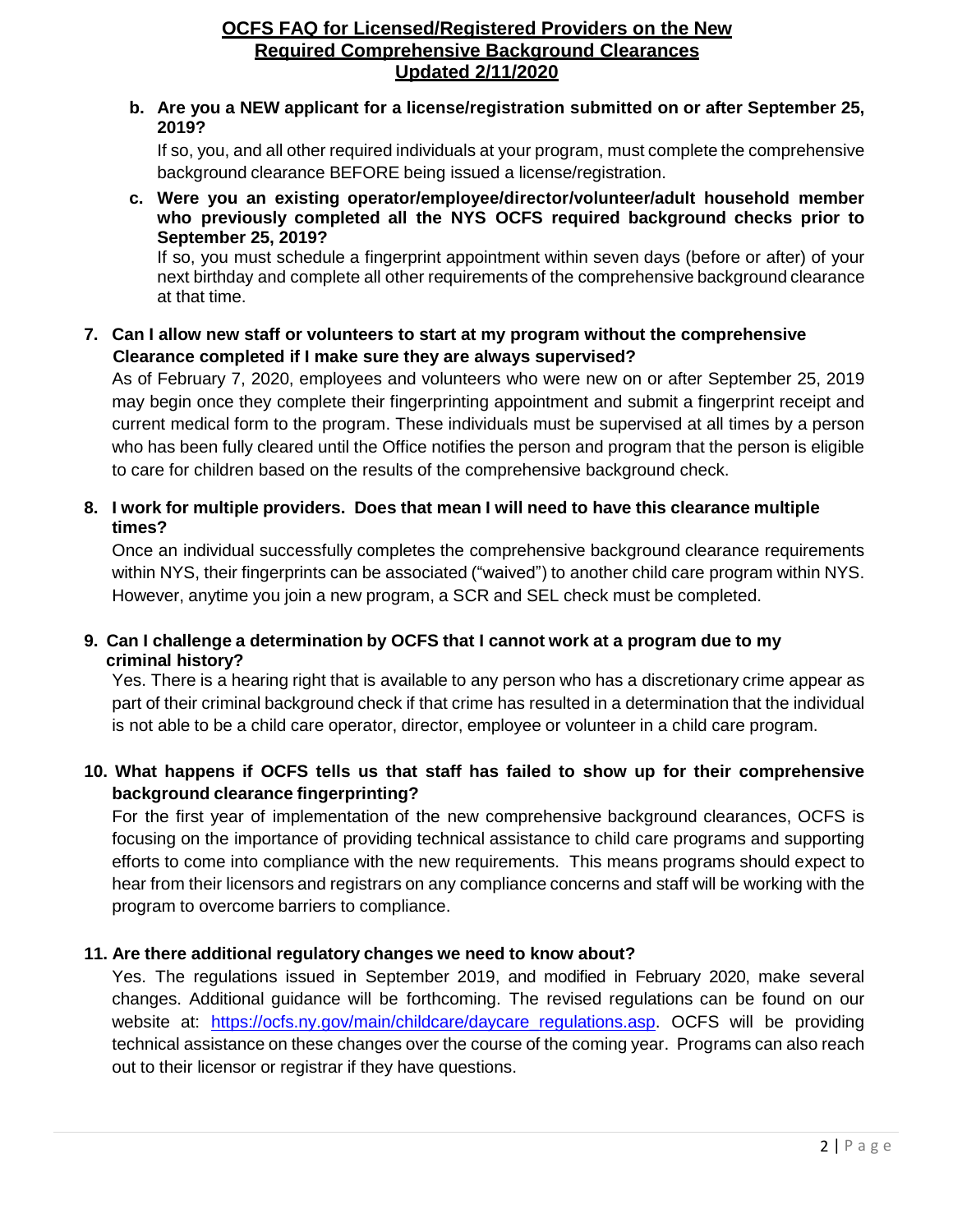## 12. Who can I go to for more information about these requirements and how it affects me or my **program?**

Please reach out to the licensors or registrars for additional information or to report any issues with the comprehensive background clearance process. OCFS has also posted this document and copies of the letters regarding implementation sent to providers on our website. Please go to <https://ocfs.ny.gov/main/> for additional resources.

#### **13. If I am an existing child care provider, employee or volunteer, how far in advance can I schedule my fingerprint imaging appointment that is to occur within seven days of my birthday?**

Fingerprint imaging appointments may be scheduled up to 45 days in advance of the appointment window.

#### **14. I resided outside of the country in the past five years, do the "interstate" checks apply to other countries?**

Out-of-state clearance provisions apply to other US states, US Commonwealths and US territories. There is no requirement to check for a person's criminal history from other countries. Please note that the District of Columbia, US Virgin Islands, Guam, Commonwealth of Northern Mariana Islands, American Samoa, and Puerto Rico are all included in the "interstate" check for the purposes of the comprehensive background clearance. Therefore the "interstate" clearance provisions will apply to persons who have resided in the District of Columbia, US Virgin Islands, Guam, Commonwealth of Northern Mariana Islands, American Samoa and/or Puerto Rico in the past five years.

**15. I am a legally-exempt provider transitioning to a licensed/registeredprovider, do I need to redo the comprehensive background clearances? What about my other household members?**

Once an individual successfully completes the comprehensive background clearance requirements within NYS, the clearance requirements can be associated ("waived") to another child care program within NYS provided that the individual has not separated from their role in a childcare program within NYS for a period of more than 180 consecutive days. A legally-exempt provider who has completed the comprehensive background check and later transitions to a licensed/registered provider will need to complete a new SCR and SEL. Household members must also complete a new SCR and SEL, and for those individuals associated with the program that were exempt from the comprehensive background check process based on their or the provider being related to all children in care, the full check will need to be completed.

#### 16. I have been cleared to work at Provider ABC but now want to work at Provider DEF. Do I need **to redo the comprehensive background check? Can I work at Provider DEF while my results are pending?**

Once an individual successfully completes the comprehensive background clearance requirements within NYS, the clearance requirements can be associated ("waived") to another child care program within NYS provided that the individual has not separated from their role in a childcare program within NYS for a period of more than 180 consecutive days. However anytime an individual joins a new program, a new SCR and SEL must be completed. The individual can begin in the new program while the SCR and SEL clearances are in process.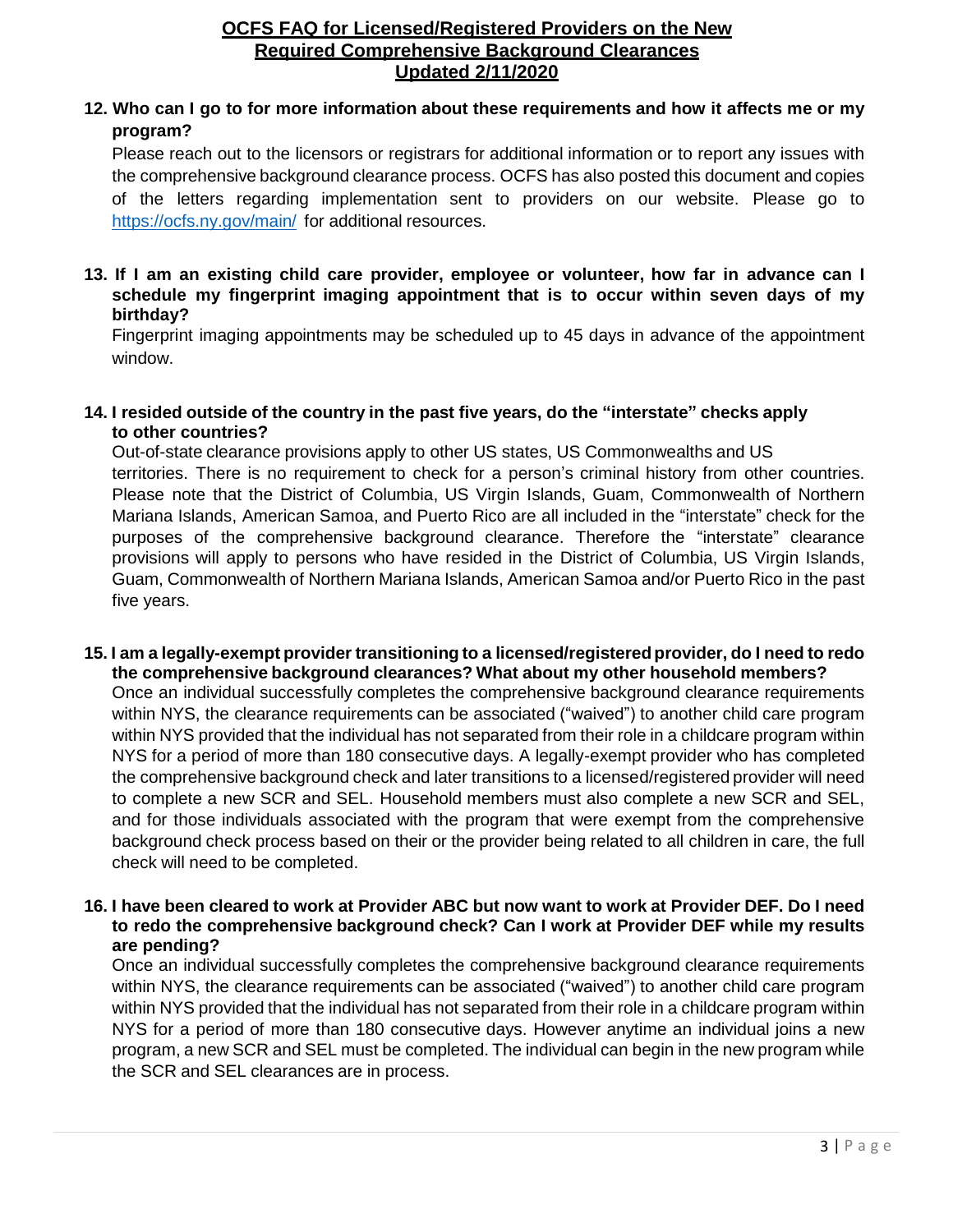17. What should I do if I feel that the results of the background check are taking an extensive **amount of time?**

It is not anticipated that the comprehensive background checks will take a long time to complete, provided that the required documentation packet is completed with accurate information. However, if you feel that the process is taking an unusually long time for completion, please contact your licensor or registrar.

**18. Am I required to provide my Social Security number (SSN) at my fingerprint imaging appointment?**

If you have been issued an SSN, you must provide it at the fingerprint imaging appointment. An SSN is not required for those who have not had one issued to them.

19. If I am an existing child care provider, employee or volunteer, am I required to submit a new **medical statement and PPD Skin Test (Tuberculosis Test) results?**

Existing individuals are not required to submit a new medical statement or PPD Skin Test results. Approved medical statements for existing individuals remain valid.

**20. When the required clearance forms are completed, where are they to be submitted?**

DCC and SACC staff and volunteers must submit completed forms to their program director. DCC and SACC directors must submit completed forms to their licensor or registrar for review. FDC/GFDC/SDCC staff, volunteers and household members age 18 and older must submit completed forms to their licensor/registrar. Copies of all forms submitted to the Office should be maintained on site.

#### **21. Is there a fillable PDF version of the 6000 series forms?**

The PDF versions are not fillable. However, the individual forms in WORD are fillable.

**22. Do current/existing staff, volunteers, and household members need to re-submit the SCR database check?**

Yes. A new LDSS 3370 (SCR database check) must be completed at the same time as the person's fingerprinting appointment (within seven days of their next birthday). EXISTING INDIVIDUALS CURRENTLY CLEARED UNDER NYS REQUIREMENTS PRIOR TO SEPTEMBER 25, 2019 MAY CONTINUE TO WORK IN THEIR CURRENT PROGRAM.

**23. Do current/existing staff, volunteers, and household members need to re-submit the SEL check?**

 Yes. A new OCFS-6022, must be completed at the same time as the person's fingerprinting appointment (within seven days of their next birthday). EXISTING INDIVIDUALS CURRENTLY CLEARED UNDER NYS REQUIREMENTS PRIO R TOSEPTEMBER 25, 2019 MAY CONTINUE TO WORK IN THEIR CURRENT PROGRAM.